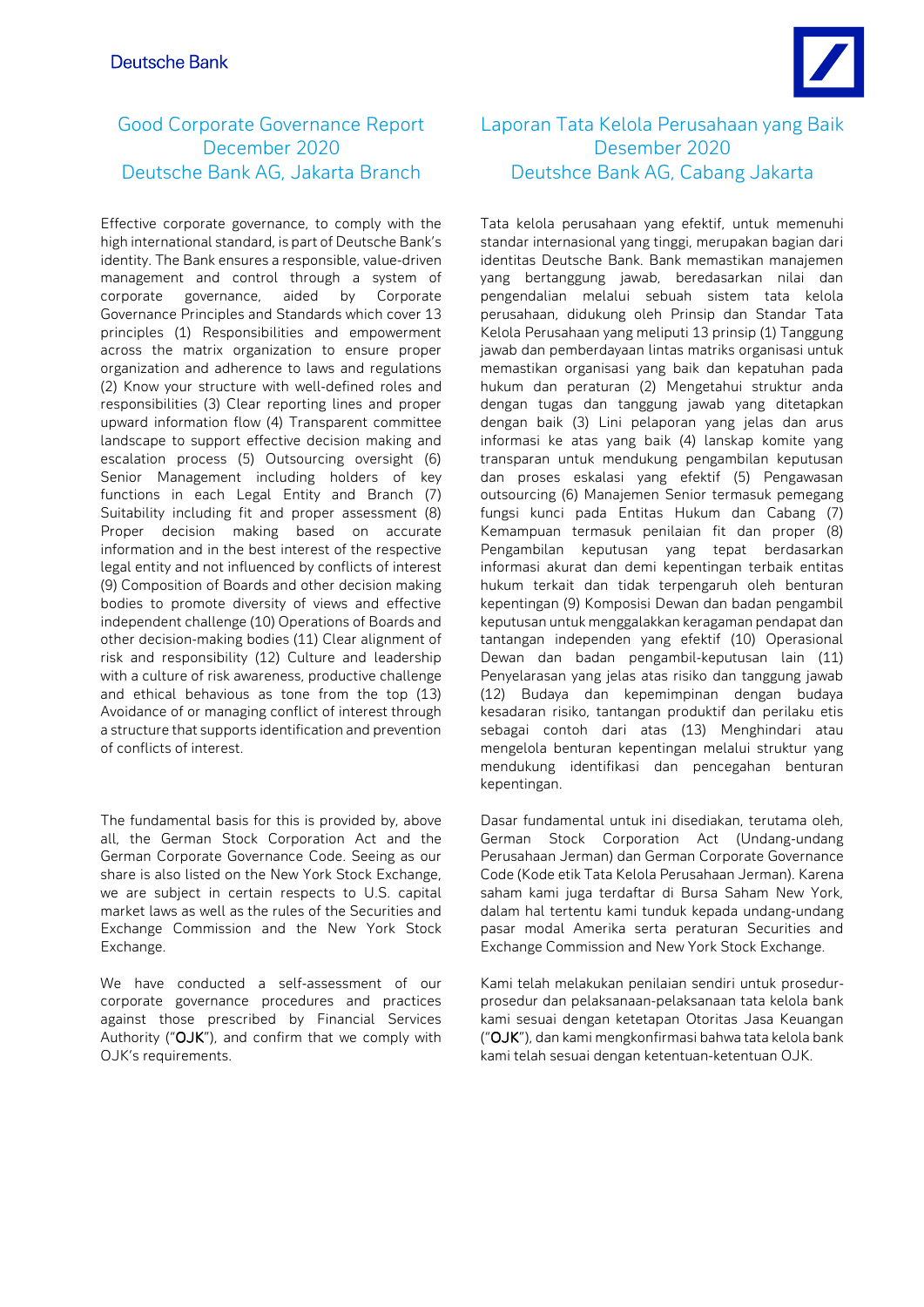# **Deutsche Bank**

The requirements from OJK on Good Corporate Governance relate to:

# 1. The Board of Commissioners and the Board of **Directors**

OJK has set out comprehensive requirements, covering several aspects governance with regard to the establishment of the Board of Commissioners (BOC) and the Board of Directors (BOD). All banks operating in the Republic of Indonesia are required to comply with these requirements.

Deutsche Bank AG is a multi-national bank, headquartered in Germany. The Management Board is responsible for managing the company globally, and for the overall supervision of the Deutsche Bank Group. In Asia Pacific, Asia-Pacific EXCO (APAC EXCO) chaired by the Management Board member responsible for Asia Pacific is the senior most body responsible for the bank's business and franchise strategy and execution in the region. APAC EXCO is aided by the Regional Governance Committee (RGC) in the matters of governance. Operational and technology, cost, control, risk and efficiency subjects. RGC also performs the function of Board of Commissioners for DB Indonesia. Pursuant to the Terms of Reference the RGC is expected to meet every month.

The RGC is chaired by the Group AsiaPac COO and has 15 voting members amongst senior managers representing regional business, regional infrastructure and large country / hub COOs. Additionally it also has 2 non-voting members. The RGC keeps an oversight on the Bank in Indonesia through once or twice a year of the Indonesian operations / performance as well as approval of the Annual Business Plan to be submitted to OJK

At the local level, in Indonesia, the Board of Directors is represented by the local Executive Committee (EXCO). *As of December 2020, the local Executive Committee has 7 (seven) members.* Namely the *Chief Country Officer, Chief Operating Officer, Head of Compliance, Head of Global Transaction Banking, Head of Global Markets, Finance Director and Risk Director. All Directors have passed the F&P test and have obtained the approval letter from OJK.* The EXCO is responsible for the management of the Bank in Indonesia. This includes reviewing the business strategy for the bank, overseeing the profitability of the bank, ensuring compliance of regulations, etc.

Members of the RGC and the EXCO have the background and experience that has tested their credibility, integrity and competence for the role. All members of the RGC and EXCO are required to comply with the regulations applicable to employees

Ketentuan OJK mengenai Tata Kelola Perusahaan yang Baik berhubungan dengan:

### 1. Dewan Komisaris dan Dewan Direksi

OJK telah menentukan ketentuan yang lengkap, mencakup beberapa aspek tata kelola sehubungan dengan pembentukan Dewan Komisaris (BOC) dan Dewan Direksi (BOD). Semua bank yang beroperasi di Indonesia diharuskan mematuhi ketentuan ini.

Deutsche Bank AG adalah bank multi-nasional, dengan kantor pusat di Jerman. Dewan Manajemen bertanggungjawab untuk mengelola perusahaan secara global, dan untuk pengawasan keseluruhan Grup Deutsche Bank. Di Asia Pasifik, Asia-Pacific EXCO (APAC EXCO) yang dipimpin oleh anggota Dewan Manajemen bertanggungjawab untuk Asia Pasifik adalah badan paling senior yang bertanggungajwab untuk bisnis bank dan strategi franchise serta eksekusi di wilayah. APAC EXCO dibantu oleh Regional Governance Committee (RGC) dalam masalah tata kelola, Operasional dan teknologi, biaya, pengendalian, risiko dan efisiensi. RGC juga melaksanakan fungsi Dewan Komisaris untuk DB Indonesia. Berdasarkan *Terms of Reference*, RGC diharapkan untuk mengadakan rapat setiap bulan.

RGC diketuai oleh Group AsiaPac COO dan mempunyai 15 anggota dengan hak suara di antara manajer senior yang mewakili bisnis regional, infrastruktur regional dan COO negara besar/hub. Selain itu, juga terdapat 2 anggota tanpa hak suara. RGC mengawasi Bank di Indonesia melalui operasional/kinerja Indonesia satu atau dua kali dalam satu tahun serta persetujuan Rencana Bisnis Tahunan untuk diajukan kepada OJK.

Pada tingkat lokal, di Indonesia, Dewan Direksi diwakili oleh Komite Eksekutif lokal (EXCO). Per Desember 2020, Komite Eksekutif lokal mempunyai 7 (tujuh) anggota. Yaitu *Chief Country Officer, Chief Operating Office*, *Head of Compliance, Head of Global Transaction Banking, Head of Global Markets*, *Finance Director* and *Risk Director*. Semua Direksi telah lulus F&P test dan telah memperoleh surat persetujuan dari OJK. EXCO bertanggung jawab atas manajemen Bank di Indonesia. Hal ini termasuk meninjau strategi bisnis bank, mengawasi profitabilitas bank, memastikan kepatuhan pada peraturan, dsb.

Anggota RGC dan EXCO memiliki latar belakang dan pengalaman yang membuktikan kredibilitas, integritas dan kompentensi mereka untuk tugas yang diemban. Semua anggota RGC dan EXCO diwajibkan untuk mematuhi peraturan yang berlaku bagi karyawan

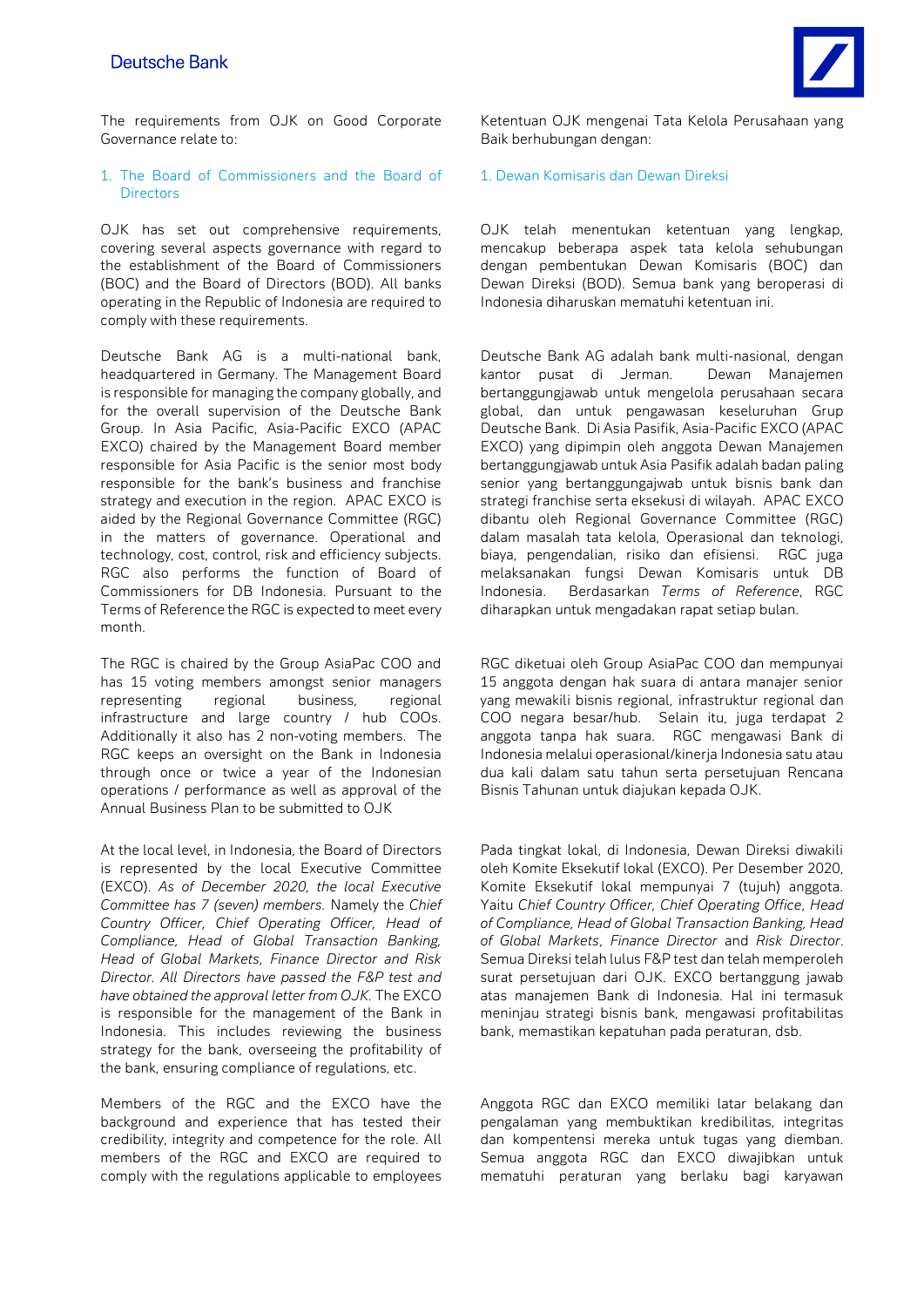# **Deutsche Bank**



regarding purchase of equity, and need to declare such ownership.

# 2. Committees 2. Komite

The firm globally has a Committee Governance Policy to ensure that all commitees formed for relevant decision making for specific task and have corresponding authority to take those decisions. Under such framework, there are 4 main committees in DB Indonesia (1) Executive Committee (EXCO) chaired by the Chief Country Officer which provides business and strategic direction to the firm business in the country. Also ensures that laws and regulations are adhered to (2) Operating Committee (OPCO) chaired by the Chief Operating Officer responsible for infrastructure, operations and technology governance (3) Indonesia Risk Committee (IRC) – chaired by the Risk Director and responsible for risk issues and quarterly risk reporting to OJK and (4) Asset and Liability Committee (ALCO) – chaired by the Treasurer responsible for liquidity and funding, transfer pricing and capital management. EXCO and OPCO meet every month. IRC meets onces every quarter and ALCO meets bi monthly.

As global financial service providers, banks face actual and potential conflicts of interest periodically. Deutsche Bank conducts its business according to the principle that it must manage conflict of interest fairly whether between itself and its clients, between one client and another, between the bank and its employees or between the employee and the client, etc To manage conflicts of interest situations promptly and fairly, the Bank has in place Groupwide Conflicts of Interest Policy as well as detailed framework that address the identification and management of actual and potential conflicts of interest that may arise in the course of the Bank's business. These procedures relate to independence of business divisions, appropriate controls over flow of information, restrictions on cross-Board membership, etc.

The Compliance and Legal departments of the bank assist in the identification and monitoring of such conflicts of interest situations.

# 4. Compliance Function **4. Fungsi Kepatuhan**

Market conduct is regulated in several markets that we operate in. Complying with these regulations is central to ensuring fair and efficient markets and to promoting investor confidence. Deutsche Bank is committed to ensuring compliance with the regulatory requirements in each market.

mengenai pembelian ekuitas, dan kewajiban untuk melaporkan kepemilikan tersebut.

Perusahaan secara global memiliki Kebijakan Tata Kelola Komite untuk memastikan bahwa semua komite yang dibentuk untuk pengambilan keputusan terkait tugas tertentu memiliki kewenangan yang sesuai untuk mengambil keputusan tersebut. Berdasarkan kerangka kerja demikian, terdapat 4 komite utama di Indonesia (1) Executive Committee (EXCO) yang diketuai oleh Chief Country Officer memberi pengarahan bisnis dan strategis bagi bisnis perusahaan di negara. Selain memastikan bahwa hukum dan undang-undang dipatuhi (2) Operating Committee (OPCO) yang diketuai oleh Chief Operating Officer bertanggung jawab atas tata kelola infrastruktur, operasional dan teknologi (3) Indonesia Risk Committee (IRC) - diketuai oleh Direktur Risiko dan bertanggung jawab atas masalah risiko dan pelaporan risiko triwulanan kepada OJK dan (4) Asset and Liability Committee (ALCO) - diketuai oleh Treasurer yang bertanggung jawab atas likuiditas dan pendanaan, transfer pricing dan manajemen modal. EXCO dan OPCO mengadakan pertemuan setiap bulan. IRC bertemu sekali setiap triwulan dan ALCO bertemu setiap dua bulan.

### 3. Conflicts of Interest 3. Benturan Kepentingan

Sebagai penyedia jasa keuangan global, bank secara berkala dihadapi dengan benturan kepentingan aktual dan potensial. Deutsche Bank menjalankan bisnisnya sesuai dengan prinsip dimana benturan kepentingan harus dikelola secara adil baik antara dirinya dengan kliennya, antara satu klien dengan yang lain, antara bank dengan karyawannya atau antara karyawan dengan klien, dll Untuk mengelola situasi benturan kepentingan dengan segera dan adil, Bank memiliki Kebijakan Benturan Kepentingan Seluruh Kelompok serta kerangka kerja mendetil yang menangani identifikasi dan pengelolaan benturan kepentingan aktual dan potensial yang mungkin timbul sepanjang bisnis Bank. Prosedur ini terkait dengan independensi divisi bisnis, kendali yang tepat atas arus informasi, pembatasan keanggotaan lintas-Dewan, dsb.

Departemen Kepatuhan dan Hukum bank membantu mengidentifikasi dan mengawasi situasi benturan kepentingan.

Perilaku Pasar diatur di beberapa pasar dimana kita beroperasi. Mematuhi peraturan ini adalah sangat penting untuk memastikan pasar yang wajar dan efisien dan untuk meningkatkan kepercayaan investor. Deutsche Bank berkomitmen untuk memastikan kepatuhan dengan persyaratan perundangan di setiap pasar.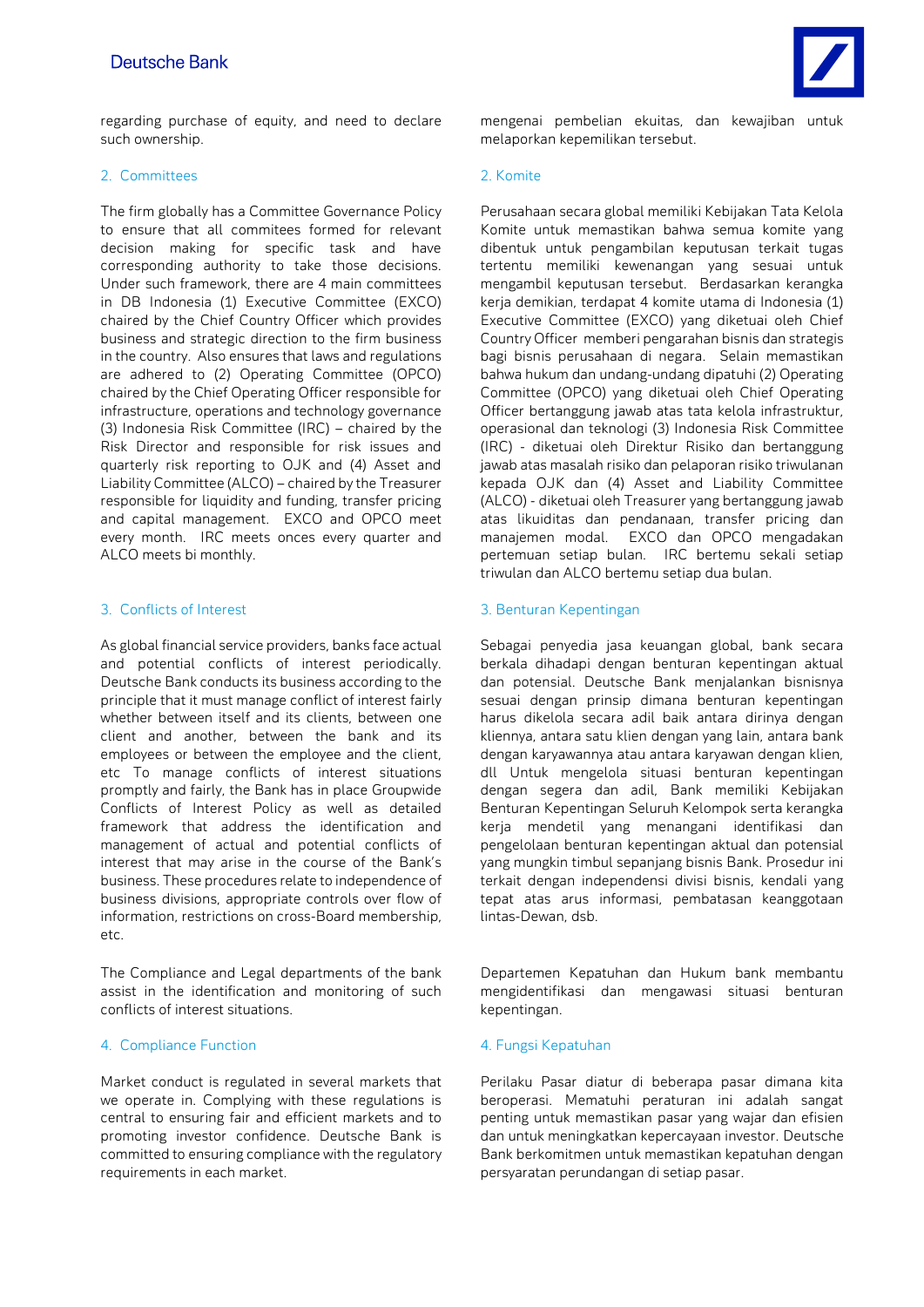To achieve this objective, a separate and independent Compliance function has been set up within Deutsche Bank AG; Jakarta Branch. The key responsibility of the Compliance department is to facilitate lawful and ethical business conduct. This department aims at protecting the bank by identifying regulatory solutions, thereby safeguarding the integrity and reputation of the bank. More specifically, the Compliance department promotes awareness of regulatory requirements and monitors compliance of local regulations.

The Compliance function set up in Deutsche Bank AG meets the requirements seat out by OJK.

# 5 Internal Audit Function 5 Fungsi Internal Audit

Deutsche Bank AG has an independent Group Audit function. Group Audit provides a systematic, disciplined manner of examining, evaluating and reporting objectively on the adequacy of both the design and effectiveness of the systems of internal controls and the effectiveness of risk management and governance processes. The coverage model of Group Audit is risk based. Group Audit ensures complete coverage of all business and operational units. The frequency and the intensity of the audit, however, are both determined based on the risk factor of the unit concerned.

Group Audit is required to prepare and execute a dynamic, risk based, audit plan. The audit plan of Group Audit covers all businesses, functions and processes within the group. Group Audit reports its findings in audit reports that are distributed to the local regional and global business heads, to the local management and to the risk units that need to be made aware of the findings. Issues are reported in the audit reports accordance with the Group Audit Policies. Open issues are monitored by Group Audit together with Business Unit monitored by Group Audit until closure, and delays in completing the audit findings are appropriately escalated within the organization to Senior management upto the Management Board level

The Group Audit function is independent of the dayto-day business of the Group and the Group Audit staff assumes neither business nor operational responsibilities. The results of the audit work performed are reported in accordance with the Group Audit Policies.

Deutsche Bank AG Jakarta branch employs an auditor who is supported by his Group Audit colleagues in Singapore to provide adequate coverage of the function.

Untuk mencapai tujuan ini, sebuah fungsi Kepatuhan terpisah dan independen telah dibentuk di Deutsche Bank AG; Cabang Jakarta. Tanggung jawab utama departemen Kepatuhan adalah untuk memfasilitasi perilaku bisnis yang sah dan etis. Departemen ini bertujuan melindungi bank dengan mengidentifikasi solusi perundangan, dengan demikian melindungi integritas dan reputasi bank. Lebih spesifik, departemen Kepatuhan meningkatkan kesadaran atas persyaratan perundangan dan memantau kepatuhan kepada peraturan lokal.

Fungsi Kepatuhan yang dibentuk di Deutsche Bank AG memenuhi persyaratan yang ditetapkan oleh OJK.

Deutsche Bank AG memiliki fungsi Grup Audit yang independen. Grup Audit melakukan pendekatan secara sistematik dan disiplin dalam memeriksa, mengevaluasi dan melaporkan secara obyektif mengenai kecukupan baik desain maupun efektifitas dari sistem pengendalian internal serta efektifitas manajemen risiko dan proses tata kelola. Model cakupan dari Grup Audit berbasis risiko. Kelompok Audit memastikan cakupan yang lengkap atas seluruh unit bisnis dan operasional. Namun, frekuensi dan intensitas audit ditentukan berdasarkan faktor risiko dari masing masing satuan.

Grup Audit diwajibkan menyiapkan dan melaksanakan rencana audit berbasis risiko yang dinamik. Rencana audit Grup Audit meliputi seluruh binis, fungsi dan proses dalam Grup. Grup Audit melaporkan temuan mereka dalam laporan audit yang didistribusikan kepada pimpinan bisnis lokal, regional dan global, kepada manajemen lokal dan kepada satuan risiko yang perlu diberitahu mengenai temuan tersebut. Temuan-temuan dilaporkan dalam laporan audit sesuai dengan Kebijakan Grup Audit. Temuan yang belum terselesaikan juga dipantau oleh Grup Audit bersama dengan Unit Bisnis hingga selesai, dan penyelesaian temuan audit yang tertunda dieskalasi secara tepat dalam organisasi kepada manajemen senior sampai ke tingkat Dewan Manajemen.

Fungsi Grup Audit adalah independen dari bisnis seharihari Grup dan staf Grup Audit tidak mengemban tanggung jawab bisnis atau operasional. Hasil kerja audit yang dilakukan dilaporkan sesuai dengan Kebijakan Grup Audit.

Kantor Cabang Deutsche Bank AG Jakarta mempekerjakan seorang auditor yang didukung oleh Grup Audit di Singapura untuk memberikan cakupan yang memadai untuk fungsi tersebut.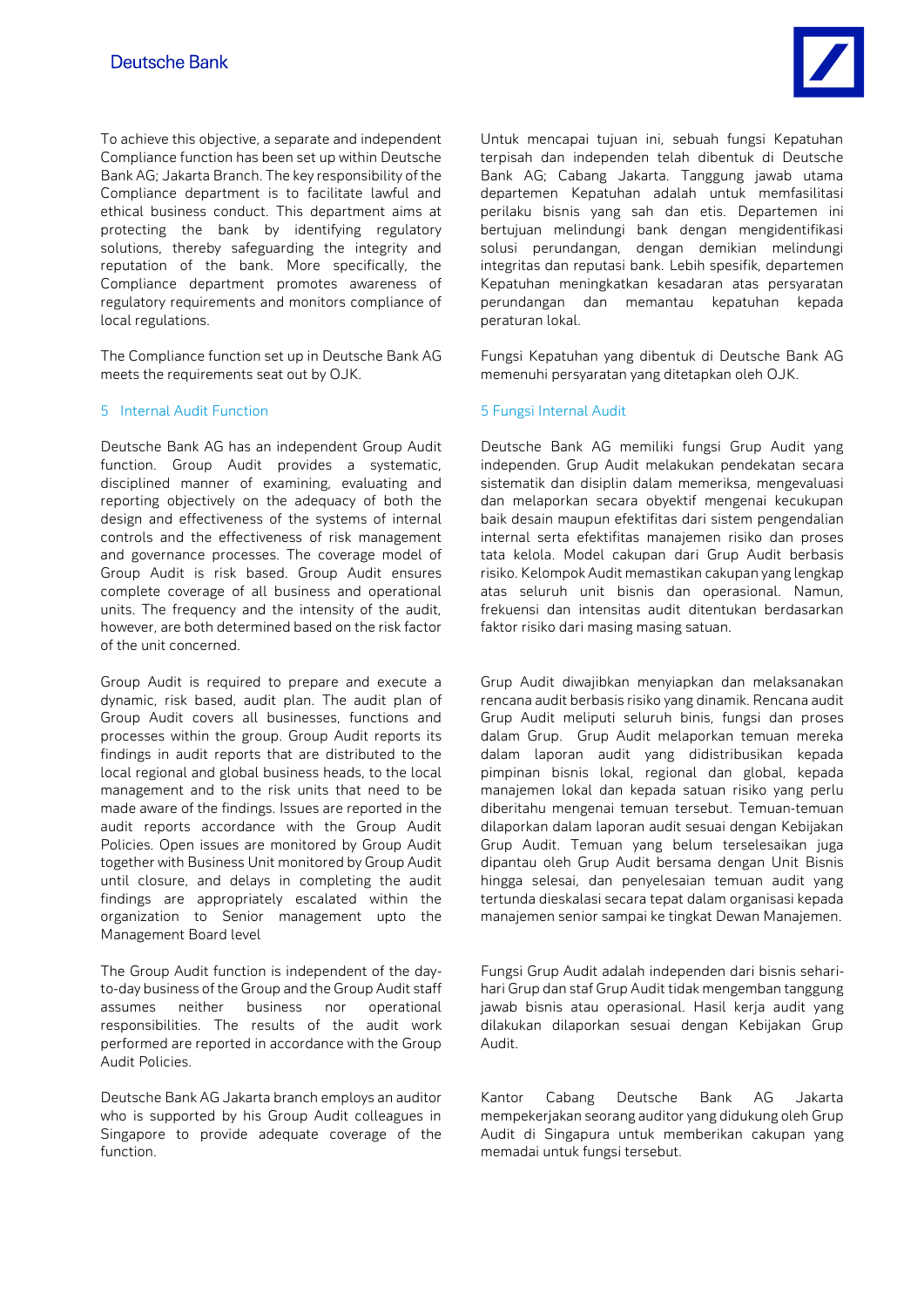The structure of the Group Audit function within the Bank meets the requirements set out by Bank Indonesia and OJK in terms of adequacy, efficiency and independence.

## 6.External Audit Function 6. Fungsi Eksternal Audit

Deutsche Bank AG has appointed KPMG as the external auditors of the firm. KPMG come with good credentials, being one of the top four firms in the business, and are also accredited by Bank Indonesia  $d$ an  $\bigcap$  IK

KPMG demonstrates a good understanding of the banking activities as it acts as an external auditor for the Bank's branches globally. The appointment of the external auditor is managed at the Head Office of Deutsche Bank.

Banks are exposed to a variety of risks such as credit losses, volatility due to variation in market prices and rates, operational failures, liquidity shortages, and regulatory failures and legal / litigation matters. Deutsche Bank has set up divisions to manage all aspects of these risks, from the analysis of the counterparty credit risk and stress testing of market movements to the protection of the Bank's infrastructure and information.

There are dedicated functions within the Risk / Infrastructure divisions of the bank to address various risk types (1) Credit Risk Management for credit risk which covers deault risk, industry risk, country risk and product risk arising from exposures either on balance sheet or off balance sheet like derivatives (2) Market Management to manage marker risk arising from change in market value of our trading positions due to changes in interest rates, foreign exchange rates, credit spreads, market volatility, etc (3) Non-Financial Risk Management to manage all non-financial risks including those from inadequate or failed internal processes, people and systems or from external events (4) Liquidity Risk Control to manage liquidity risk arising from potential inability to meet payment obligations when they become due or only being able to meet the obligations at excessive costs (5) Legal to manage legal risk which can arise from interpretation of laws to drafting of contract documents to litigation (6) Compliance – to address risks from non-adherence to regulations including money laundering and associated risks. (7) Reputational risk is managed using reputational risk management framework and (8) Strategic risk is handled by each business unit and country management.

In addition, the bank has setup Indonesia Risk Committee chaired by the Risk Director / Head of Struktur fungsi Grup Audit dalam Bank memenuhi persyaratan yang ditetapkan oleh Bank Indonesia dan OJK mengenai kecukupan, efisiensi dan independensi.

Deutsche Bank AG telah menunjuk KPMG sebagai auditor eksternal perusahaan. KPMG dihadir dengan kredensial yang baik sebagai salah satu dari empat firma teratas dalam bisnis ini, dan juga terakreditasi oleh Bank Indonesia dan  $\Omega$  IK

KPMG membuktikan pemahaman yang baik tentang kegiatan bank karena ia bertindak sebagai auditor eksternal bagi cabang-cabang Bank secara global. Penunjukan auditor eksternal dikelola oleh Kantor Pusat Deutsche Bank.

### 7. Risk Management and Internal Control Function 7. Manajemen Risiko dan Fungsi Pengawasan Internal

Bank terpapar terhadap beragam risiko seperti kerugian kredit, volatilitas disebabkan oleh variasi harga dan kurs pasar, kegagalan operasional, kekurangan likuiditas, dan pelanggaran peraturan serta masalah hukum / litigasi. Deutsche Bank telah membentuk divisi divisi untuk mengelola seluruh aspek risiko ini, mulai dari analisis risiko kredit mitra dan stress testing pergerakan pasar sampai perlindungan infrastruktur dan informasi Bank.

Terdapat fungsi khusus dalam divisi Risiko / Infrastruktur bank untuk menangani berbagai jenis risiko (1) Credit Risk Management untuk risiko kredit yang meliputi risiko kegagalan, risiko industri, risiko negara dan risiko produk yang timbul dari keterpaparan baik di dalam neraca atau di luar neraca seperti derivatif (2) Market Management untuk mengelola risiko pasar yang timbul dari perubahan nilai pasar posisi perdagangan kita yang disebabkan oleh perubahan suku bunga, kurs valuta asing, *credit spread*, volatilitas pasar, dst (3) Non-Financial Risk untuk mengelola semua risiko non-keuangan termasuk yang tmbul dari proses internal, manusia dan sistem yang tidak memadai atau gagal atau dari kejadian eksternal (4) Liquidity Risk Control untuk mengelola risiko likuiditas yang timbul dari potensi kegagalan memenuhi kewajiban pembayaran ketima mereka jatuh tempo atau hanya mampu memenuhi kewajiban dengan biaya tinggi (5) Legal untuk mengelola risiko hukum yang dapat timbul dari penafsiran hukum sampai penyusunan dokumen kontrak sampai litigasi (6) Compliance - untuk menangani risiko dari ketidakpatuhan terhadap peruaturan termasuk pencucian uang dan risiko terkait. (7) Risiko reputasi dikelola menggunakan kerangka kerja manajemen risiko reputasi dan (8) Risiko strategis ditangani oleh setiap satuan bisnis dan *country management*.

Sebagai tambahan, bank telah membentuk Komite Risiko Indonesia yang diketuai oleh Direktur Risiko / Pimpinan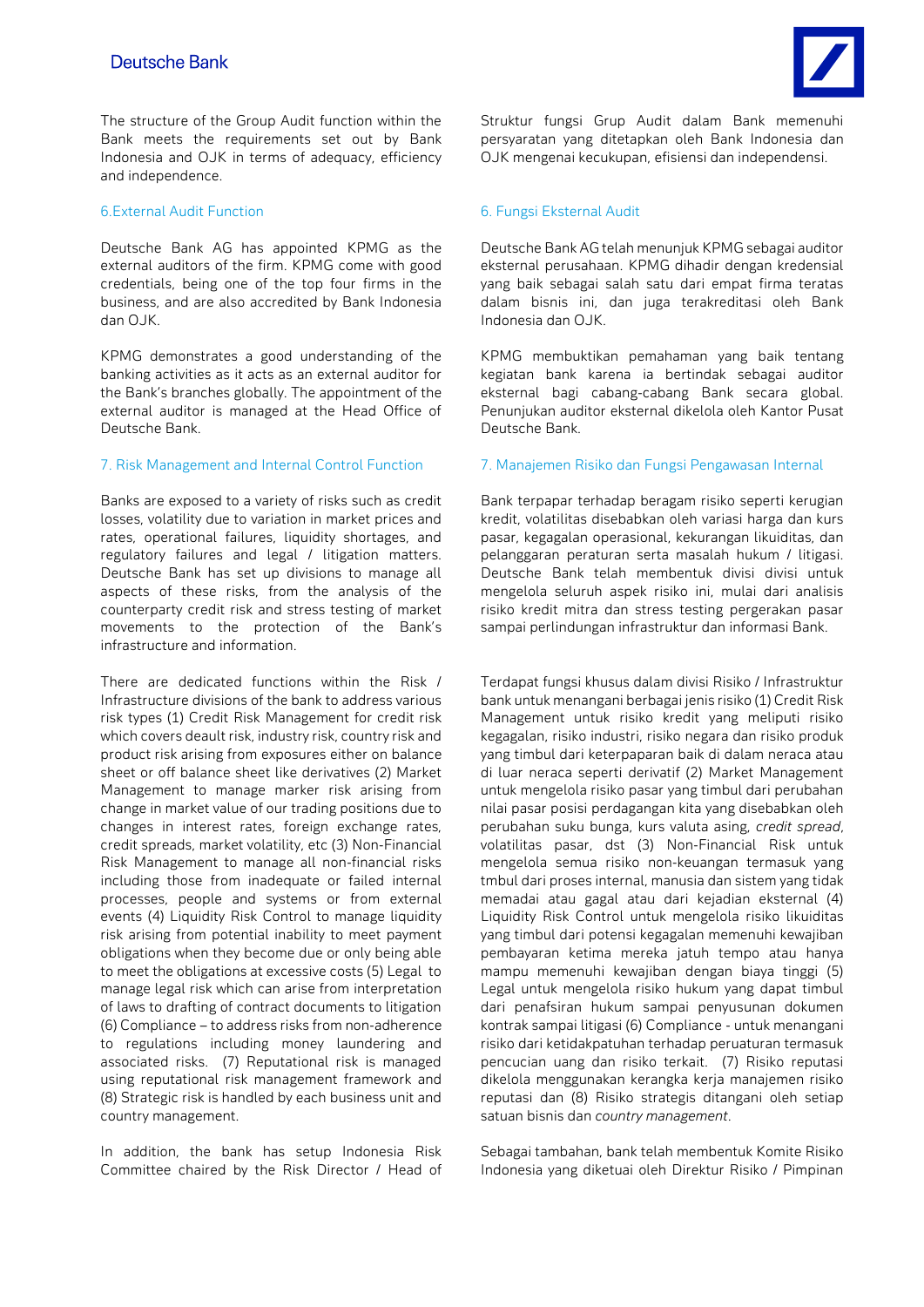CRM Indonesia which looks at all risk developments and exposures in DB Indonesia and also approve the quarterly risk reporting to OJK

Deutsche Bank complies with the regulations of the Central Bank in this subject.

In Indonesia, Deutsche Bank AG adheres to the OJK regulation on the Legal Lending Limits, to avoid concentration risk on one obligor. Every effort is also made to provide OJK with the accurate reports in a timely manner.

### 9. Transparency of Financial Results 9. Transparansi Laporan Keuangan

Deutsche Bank is committed to providing a true and fair representation of its financial performance to its shareholders and to the other parties concerned, in a timely manner. Accordingly, the financial results are prepared and presented in accordance with the relevant global accounting standards of accuracy, consistency, disclosure and transparency.

Deutsche Bank AG displays its financial results on its home page and, at a global level, conducts regular media briefings to explain its financial performance results.

### 10. Strategic Business Plan 10. Rencana Strategis Bisnis

Deutsche Bank in Indonesia prepares a comprehensive business plan each year. This plan is finalised taking into consideration both the local and global economic and financial market conditions, and the key strategic / tactical initiatives of the Bank. The plan is discussed with regional business and infrastructure heads and approved by the RGC in its role as the Board of Commissionsers for DB Indonesia before it is submitted to OJK.

The plan is monitored continuously by the respective business lines, and the EXCO are kept updated of the performance. Changing market conditions can require a refocusing and a review of the plans. However, any amendments require to be agreed with the business heads concerned and also agreed with OJK at the half year time.

### 11. Independency 11. Independensi

Board of Directors members do not have any financial and family relationship with other members and shareholders.

12. Shares Ownership by Directors/Executive **Committees** 

Deutsche Bank mematuhi peraturan Bank Sentral dalam hal ini.

# 8. Related Parties and Large Credit Exposure 8. Pihak Terkait dan Eksposur Kredit yang Besar

Di Indonesia, Deutsche Bank AG mematuhi peraturan OJK mengenai Legal Lending Limits, untuk mencegah risiko konsentrasi pada satu obligor. Setiap upaya juga dilakukan untuk memberi laporan yang akurat secara tepat waktu kepada OJK.

Deutsche Bank berkomitmen untuk memberikan representasi yang benar dan wajar atas kinerja keuangannya kepada para pemegang saham dan pihak lain terkait, secara tepat waktu. Oleh karena itu, hasil keuangan disusun dan dilaporkan sesuai dengan standar akuntansi global terkait yang akurat, konsisten, terbuka dan transparan.

Deutsche Bank AG menampilkan hasil keuangannya pada lamannya dan, pada tingkat global, melakukan media briefing secara berkala untuk menjelaskan hasil kinerja keuangannya.

Deutsche Bank di Indonesia menyusun rencana bisnis lengkap setiap tahun. Rencana ini diselesaikan dengan mempertimbangkan baik kondisi ekonomi dan pasar keuangan lokal maupun global, dan inisiatif kunci strategis / taktis Bank. Rencana tersebut didiskusikan dengan pimpinan bisnis dan infrastruktur regional dan disetujui oleh RGC dalam perannya sebagai Dewan Komisaris DB Indonesia sebelum diserahkan ke OJK.

Rencana tersebut dimonitor secara kontinu oleh lini bisnis terkait, dan kinerja terkini dilaporkan kepada EXCO. Kondisi pasar yang berubah ubah dapat memerlukan dilakukannya fokus ulang dan tinjauan atas rencana rencana tersebut. Namun, setiap perubahan harus disetujui oleh pimpinan bisnis terkait dan juga disetujui oleh OJK pada pertengahan tahun.

Anggota Direksi tidak memiliki hubungan keuangan dan keluarga terhadap anggota Direksi lainnya dan pemegang saham.

12. Kepemilikan Saham oleh Direksi/Komite Eksekutif